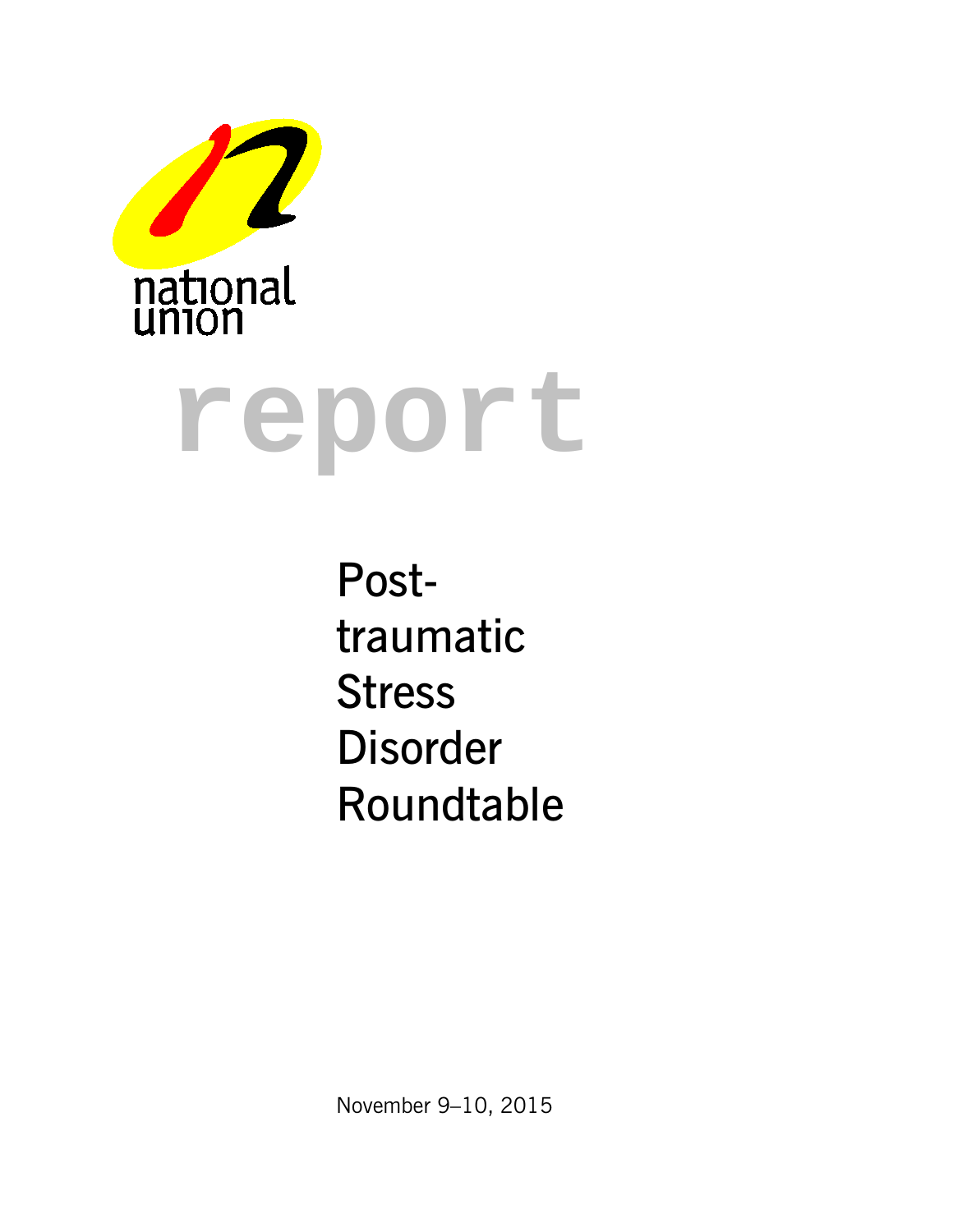# **PARTICIPANTS**

| <b>BCGEU</b>           | <b>Brian Campbell</b>                                                                                            |                                                                                              |
|------------------------|------------------------------------------------------------------------------------------------------------------|----------------------------------------------------------------------------------------------|
| <b>HSABC</b>           | <b>David Durning</b>                                                                                             |                                                                                              |
| <b>HSAA</b>            | <b>Travis Asplund</b><br><b>Ray Geldreich</b><br><b>Katrina Scaife</b>                                           | <b>Christine Chambers</b><br><b>Val Hadwen</b>                                               |
| <b>SGEU</b>            | <b>Bart Beckman</b><br><b>Cory Hendriks</b><br><b>Trish Patey</b>                                                | Lori Bossaer<br><b>Bonnie McRae</b><br><b>Damara Seudath</b>                                 |
| <b>MGEU</b>            | <b>Diane Arksey</b><br><b>Wayne Chacun</b><br><b>Blaine Duncan</b><br><b>Brian Parley</b><br><b>Krista Smith</b> | <b>John Baert</b><br><b>Brent Curry</b><br><b>Michelle Gawronsky</b><br><b>Dallas Reimer</b> |
| <b>OPSEU</b>           | <b>Terri Aversa</b><br><b>Tony Cunningham</b><br><b>Tammy Carson</b><br><b>Monte Vieselmeyer</b>                 | <b>Glenna Caldwell</b><br><b>Pam Doig</b><br><b>Michelle Langlois</b>                        |
| <b>NBU</b>             | <b>Eliette LeBreton</b><br><b>Chris MacLellan</b>                                                                | <b>Susie Proulx-Daigle</b><br><b>Barb Doiron</b>                                             |
| <b>NSGEU</b>           | <b>Susan Coldwell</b><br><b>David Leddicote</b>                                                                  | <b>Paul Cormier</b>                                                                          |
| <b>NUPGE</b>           | <b>James Clancy</b><br><b>Maggie Frampton</b>                                                                    | <b>Len Bush</b>                                                                              |
| <b>Guest Speakers:</b> | Enrico Colantoni, National Spokesperson, The Tema Conter<br>Mamarial Truct                                       |                                                                                              |

**GuestSpeakers: Enrico Colantoni, National Spokesperson, The Tema Conter Memorial Trust Vince Savoia, Executive Director, The Tema Conter Memorial Trust**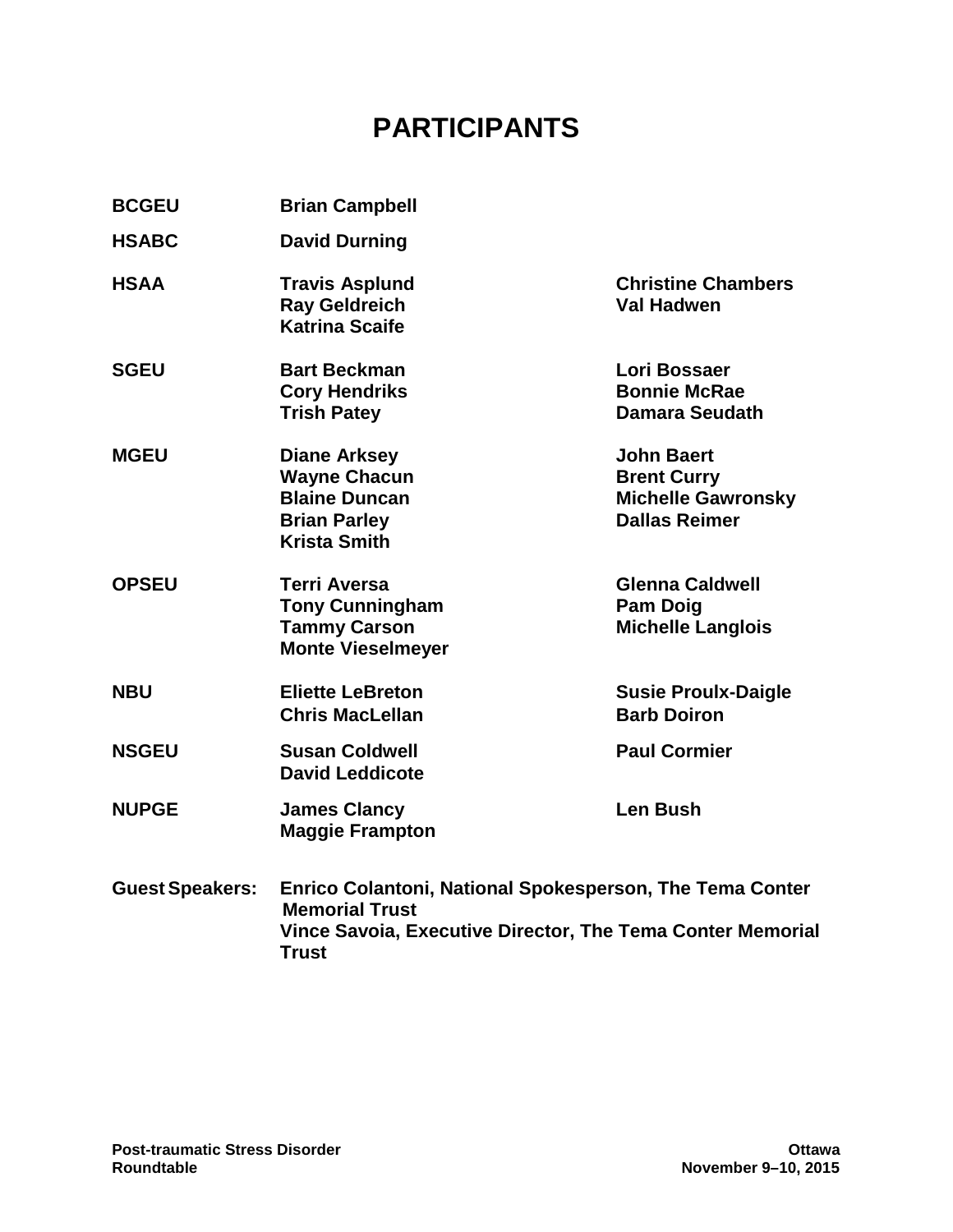### **INTRODUCTION SPEAKER: JAMES CLANCY, NATIONAL PRESIDENT, NUPGE**

The issue of post-traumatic stress disorder (PTSD) has become a very high profile one. Sadly, the increased attention to the issue is primarily as a result of a number of media reports pertaining to tragedies among our military personnel and first responders.

Over the years the issues of workplace trauma and PTSD has been frequently discussed at the Working Session for Correctional Officers and Youth Facility Workers. Serious work on the issue within the corrections setting started almost ten years ago when SGEU started to look at exposure to violence by correctional officers. This was closely followed by the work of Neil Boyd, a criminologist at Simon Fraser University, on behalf of BCGEU.

As a result of this work, and that of other academics, we have seen a considerable amount of research done in the justice sector related to exposure to violence and trauma. All of it indicates that correctional officers experience traumatic events in the workplace at levels basically on a par with military personnel and inner city police forces. Indications are that PTSD rates among correctional officers are among the highest of all professions.

However, the National Union recognizes that this issue is not confined to corrections or justice workers or first responders. We have participated in, and followed, a number of research projects that have looked at exposure to violence and trauma in health care, home care and long term care settings.

In particular, the National Union participated in a large international study on the issue of violence and trauma for workers in long-term care settings. This study found that when comparing Canadian long-term care settings with those in four Scandinavian countries that workers here experienced the highest levels of workplace violence and trauma.

Then, last spring, the topic of PTSD and a health and safety response was the focus of a meeting of the Canadian Health Professionals Secretariat. Many of the same themes covered at that meeting were revisited at the roundtable.

As a union we have an important and unique perspective and focus on issues of workplace trauma and traumatic stress injuries. We look at the entire work environment and not simply the traumatic event or the workers directly involved. As unions we are obligated to take the necessary steps to protect our members in the workplace or ensure that they have all the supports they need should a member be injured.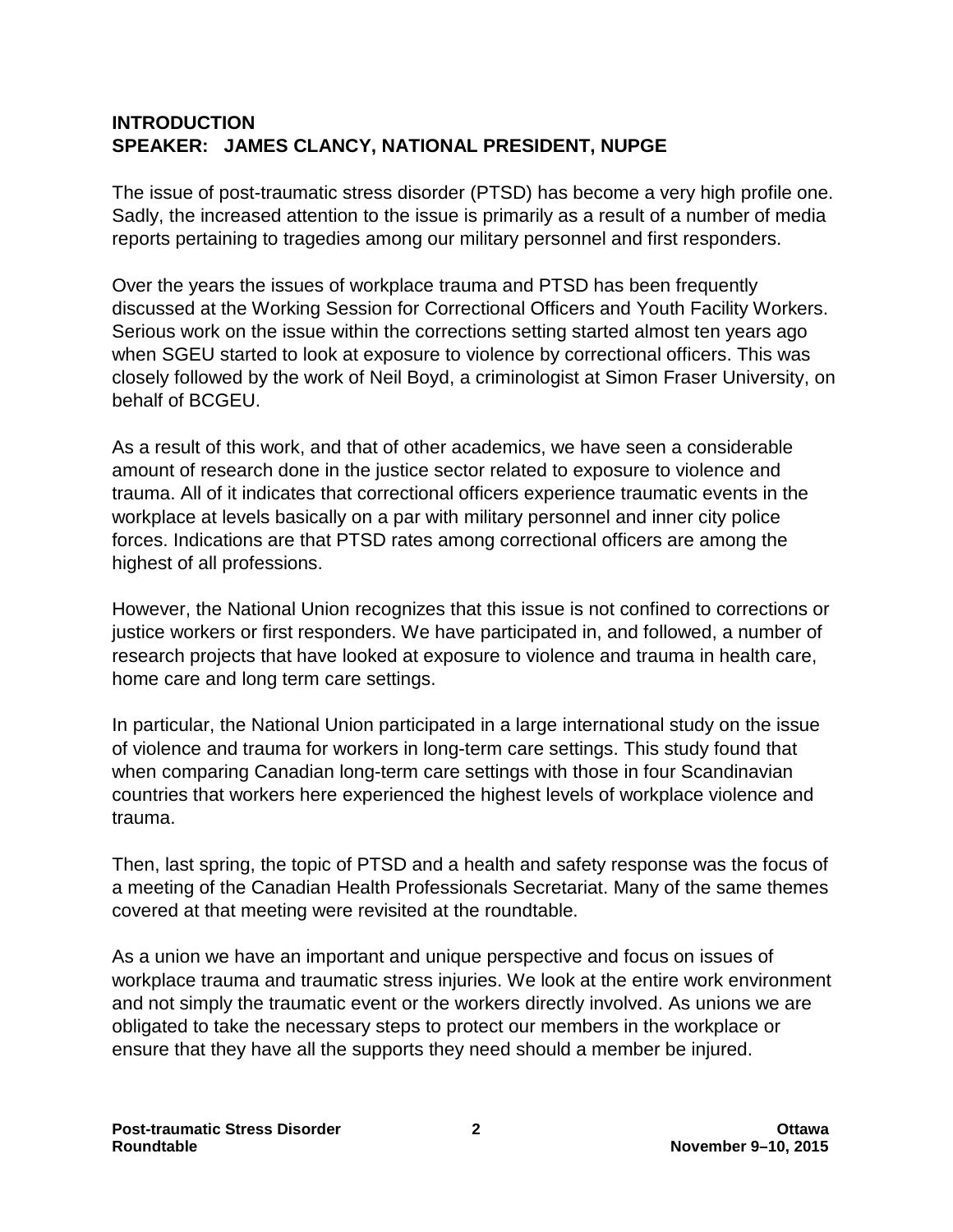Looking at the issues from a union perspective also allows us to look at broader political matters and their relationship to traumatic events and mental injuries. We can talk about, for example, how funding cuts and understaffing, are creating unsafe workplaces and resulting in a growing number of our members being exposed to violence and traumatic incidents.

We can also look at how the definition of PTSD that was adopted in the DSM 5 (Diagnostic and Statistical Manual of Mental Disorders) has made it easier for members and their advocates to win leave and compensation for mental injury. However, in some provinces we are still fighting to have chronic and repeated exposure to traumatic events and stressors recognized as leading to PTSD. We have seen some victories in this battle and more are to come.

And, on this issue, we will occasionally find ourselves at odds with those regulatory bodies that govern the work that some of our members do. A situation involving the return to work of paramedics who had been treated for PTSD is a case in point.

For these reasons, the National Union wanted to bring together some of our leaders, staff and activists to look at the diverse threads of the topic — to bring that union and front-line perspective to bear on the topic of PTSD.

While we know that PTSD and mental injury are much more prevalent among first responders we are also seeing growing numbers of others who are reporting traumatic stress disorders.

The National Union also wanted to look at the issue specifically from an occupational health and safety perspective. While the clinical aspects of the issue are important and must be discussed, we feel that there is also a need to look at measures that prevent exposure to traumatic incidents or stressors.

Looking PTSD as an Occupational Health and Safety issue also means discussing legislation and workers' compensation policies that our injured members will face. The National Union sees the adoption of presumptive legislation pertaining to PTSD in some provinces, as well as the new legislation being discussed in Manitoba, as positive developments. However, we need to look at ways to further support our members who are suffering from PTSD and other mental injuries.

The National Union and its Components have often been out front in working on these issues. We are continuing that work with this roundtable.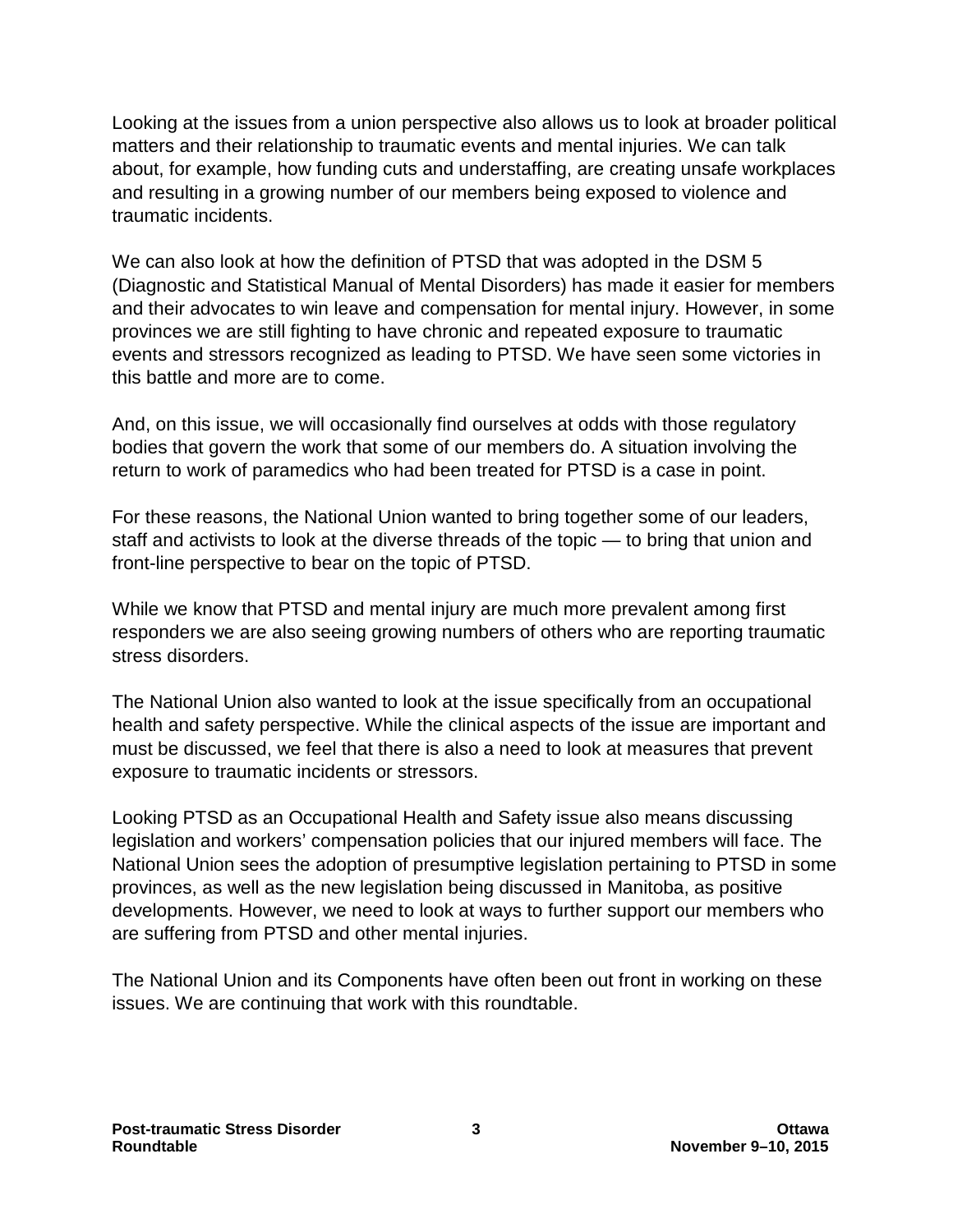### **HEROES ARE HUMAN TOUR**

### **SPEAKER: ENRICO COLANTONI, SPOKESPERSON TEMA CONTER MEMORIAL TRUST**

"When simply doing their jobs means sustaining a life-altering trauma themselves, we owe our emergency workers and military personnel the respect and the dignity of firstrate care, understanding and support." Enrico Colantoni

For five years, Canadian actor Enrico Colantoni played a police officer on the popular TV show Flashpoint. In 2011, Mr. Colantoni joined the Tema Conter Memorial Trust (TCMT) as its national spokesperson.

Since then Mr. Colantoni has reached a broad audience on the issue of people who are diagnosed with PTSD. The simple yet powerful slogan, "Heroes Are Human" has spread awareness across the country and beyond.

In 2014, the TCMT conducted the Heroes are Human PTSD Awareness Tour across Canada to great effect. The response from first responders and the public was immense. Hoping to build on that success, a second tour is being planned with more than 48 towns and cities already hosting events.

Another project that Mr. Colantoni is involved in as part of his role with the TCMT is documentary called *The Other Side of the Hero*. Produced and directed by awardwinning Canadian film-maker Karen Shopsowitz, the documentary looks at the real life world of the first responder.

It follows the excitement and bravado as real life action heroes head out on a call. Viewers get an inside glimpse of the camaraderie and dark humour back at the station. The intent is for the audience to get to know first responders as people rather than just the uniform that they wear. The documentary also shows the flipside of what can happen when a hero discovers that they are not emotionally immune to all that happens in the course of a shift.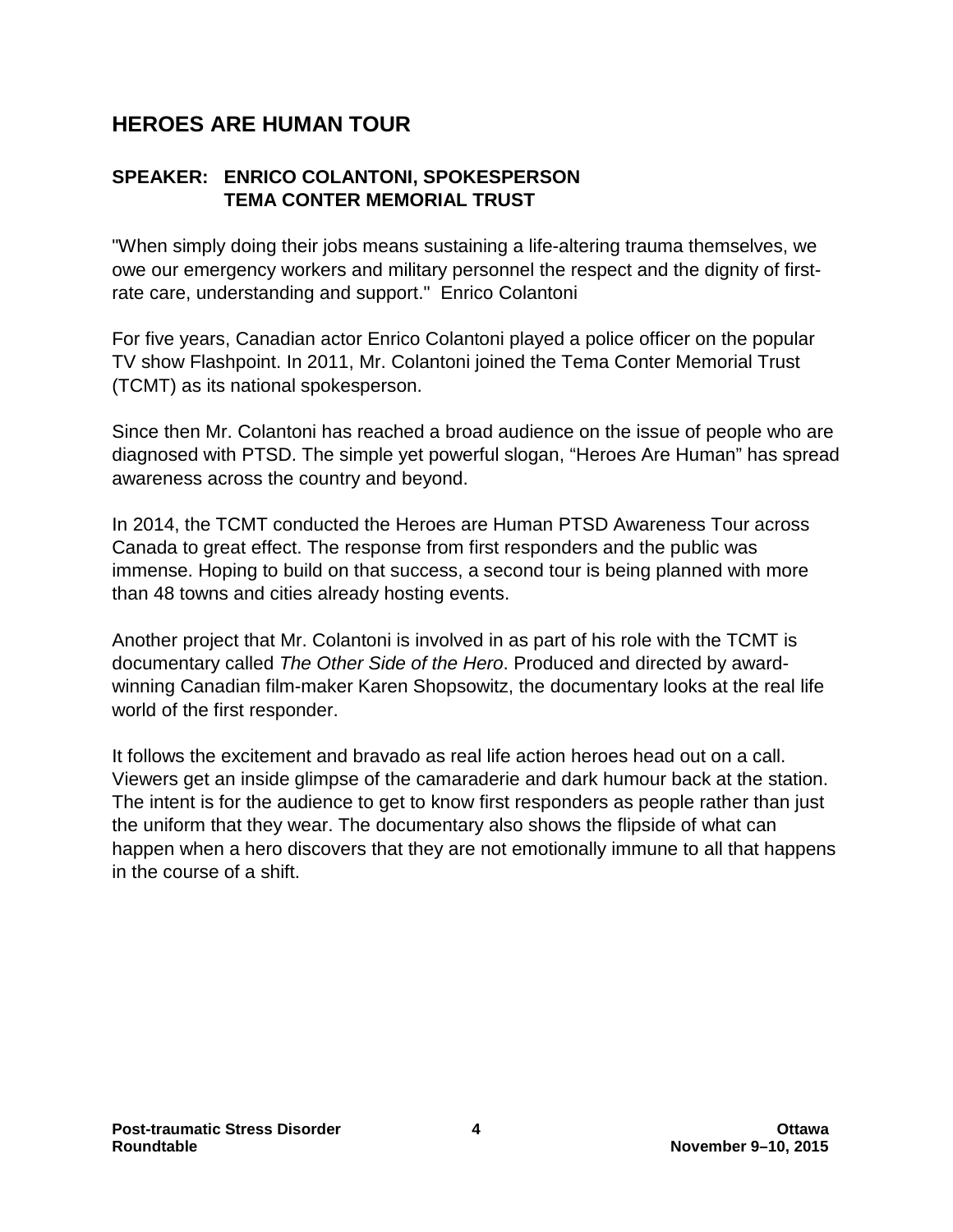### **YOU ARE NOT ALONE**

### **SPEAKER: VINCE SAVOIA, EXECUTIVE DIRECTOR TEMA CONTER MEMORIAL TRUST**

More than 20 years ago, Vince Savoia, a former paramedic, had to quit his job after a traumatic call that changed his life. He now runs the Tema Conter Memorial Trust, an organization dedicated to working with first responders suffering a little-known side effect of their job: Post-traumatic Stress Disorder.

Savoia started the Tema Conter Memorial Trust in 2001 as a way to bring help to those experiencing PTSD as a consequence of their work as first responders.

The statistics on mental health issues and PTSD demonstrate both the scope and seriousness of the issue:

- 1 in 10 Canadians suffer from a diagnosable mental disorder within any given year.
- 1 in 5 people will experience a mental disorder over the course of their lifetime
- More than half of the people with a psychological health condition do not receive a diagnosis.
- Of those diagnosed, less than half receive treatment that meets the expected standards of practice.
- 15% of Canadian health care expenditures can be attributed to mental health disorders.
- Less than 4% of research funding is dedicated to mental health.

It is estimated that the cost to the Canadian economy of people with mental health problems is \$51 billion. These numbers break down into

- costs to the employer: \$34.70 billion
- costs to the taxpayer: \$16.30 billion

While these figures are not solely related to PTSD, it is an indication of how important mental health issues are both socially and economically in Canada. The data on the incidence of PTSD show that it is a substantial component of this bigger picture:

- Prevalence of PTSD within Canadian general population is approximately 8%.
- Prevalence of PTSD within Emergency Services is 16 to 24%
- Rates of PTSD in the various services in Canada are o Corrections: 24 to 26%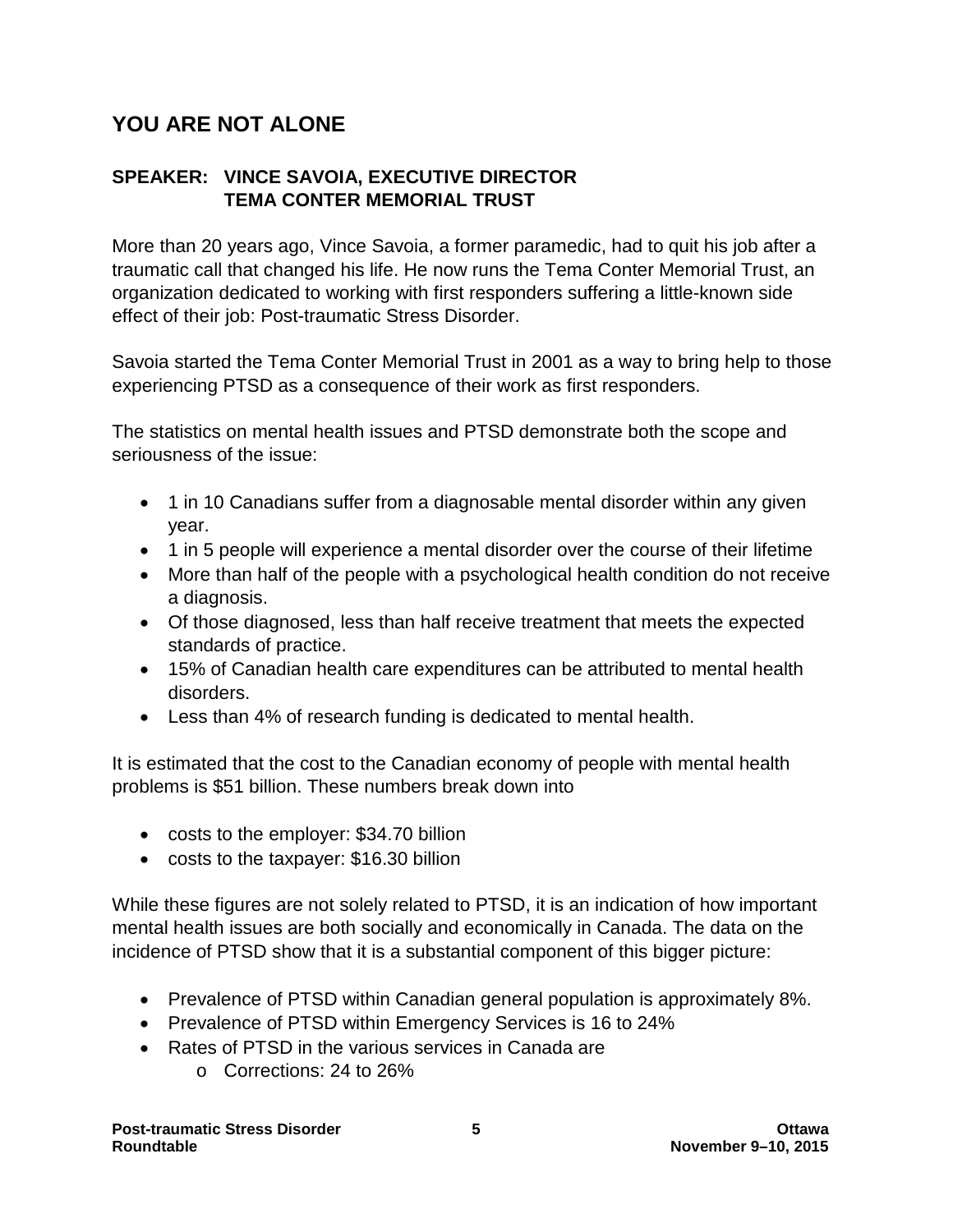- o Paramedics: 22 to 24%
- o Firefighters: 16.5%
- o Police Officers: 10 to 12%
- o Canadian Military: 5.3%

Among first responders, the impact of PTSD can be devastating and even fatal:

- 27 first responders died by suicide in 2014 (April 29 to December 31)
- 19 military personnel died by suicide in 2014
- 18 first responders and 5 military members have died by suicide in 2015 (as of May 8)

Unfortunately, the culture of many workplaces has proven to be the biggest barrier to the prevention and treatment of PTSD. In many worksites, in particular those for first responders, there remains a stigma to admitting mental health problems. Often workers who have experienced a traumatic event are not encouraged to seek assistance, rather they are told to "suck it up" or to "be tough."

However, as awareness of traumatic stress injuries and workplace mental health problems increases there is a perceptible move towards greater acceptance of the need for supports. Awareness has also led to more research on the prevention and treatment of mental injury. This in turn has helped organizations like the Tema Conter Memorial Trust develop examples of best practices for workplaces.

Often times it has been discovered that best practices in responding to workers who have been involved in a traumatic incident are at odds with what has traditionally been done. For example, traditionally workplace debriefs involved having the worker recount the incident immediately after the incident. However, research shows that it should be 24 hours later, conducted by a trained mental health professional and does not involve a retelling of the trauma.

All people experience some stress of a general nature every day when going about their lives. Usually, they feel a sense of control over the stress and it does not constitute a traumatic incident.

Then there are the forms of stress that can make a serious impact on an individual's sense of well-being. These are referred to as acute stress, vicarious stress, *cumulative stress* (organizational stress). Research has shown that an individual's sense of how much control they have in a situation is related to whether they will develop a mental injury or PTSD. PTSD is often also referred to as occupational or *operational stress injury* reflecting the workplace origins of the disorder.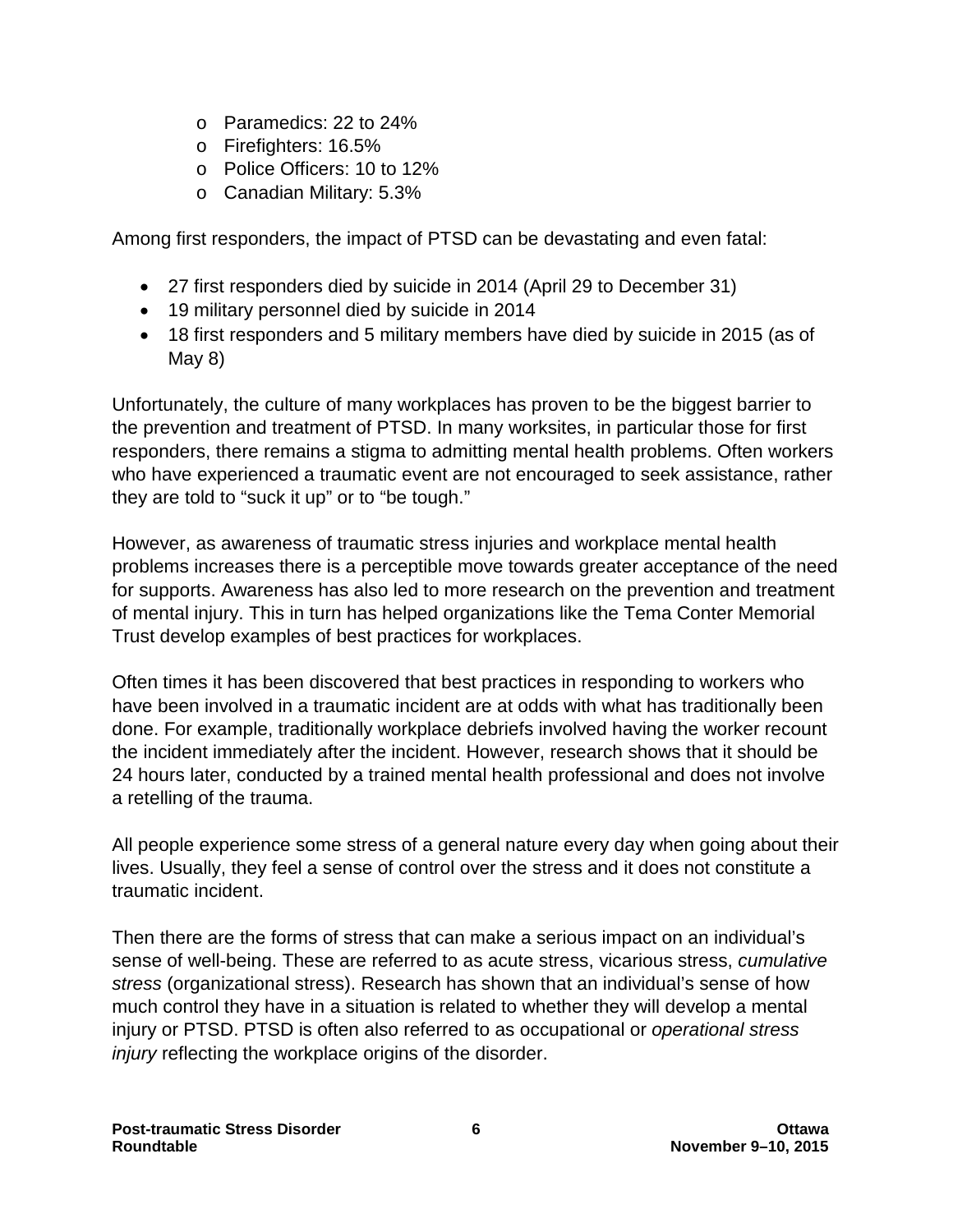The most recent version of the *Diagnostic and Statistical Manual of Mental Disorders* (DSM 5), published by the American Psychiatric Association, has helpfully expanded the criteria for diagnosing PTSD. The DSM 5 identifies the trigger to PTSD as exposure to actual or threatened death, serious injury or sexual violation. The exposure must result from one or more of the following scenarios, in which the individual

- directly experiences the traumatic event;
- witnesses the traumatic event in person;
- learns that the traumatic event occurred to a close family member or close friend (with the actual or threatened death being either violent or accidental); or
- experiences first-hand repeated or extreme exposure to aversive details of the traumatic event (not through media, pictures, television or movies unless workrelated).

The disturbance, regardless of its trigger, causes clinically significant distress or impairment in the individual's social interactions, capacity to work, or other important areas of functioning. It is not the physiological result of another medical condition, medication, drugs or alcohol.

The individual must experience repeated or indirect extreme exposure to details of a traumatic event – usually in the course of one's professional duties.

The DSM-5 proposes four distinct symptom clusters. They are described as reexperiencing, avoidance, negative cognitions and mood, and arousal.

- Re-experiencing refers to spontaneous memories of the traumatic event, recurrent dreams related to it, flashbacks or other intense or prolonged psychological distress.
- Avoidance refers to distressing memories, thoughts, feelings or external reminders of the event.
- Negative cognitions and mood represents myriad feelings, from a persistent and distorted sense of blame of self or others, to estrangement from others or markedly diminished interest in activities, to an inability to remember key aspects of the event.
- Finally, arousal is marked by aggressive, reckless or self-destructive behavior, sleep disturbances, hypervigilance or related problems.

With increased attention and research on the issue, TCMT, and others, have established a set of best practices.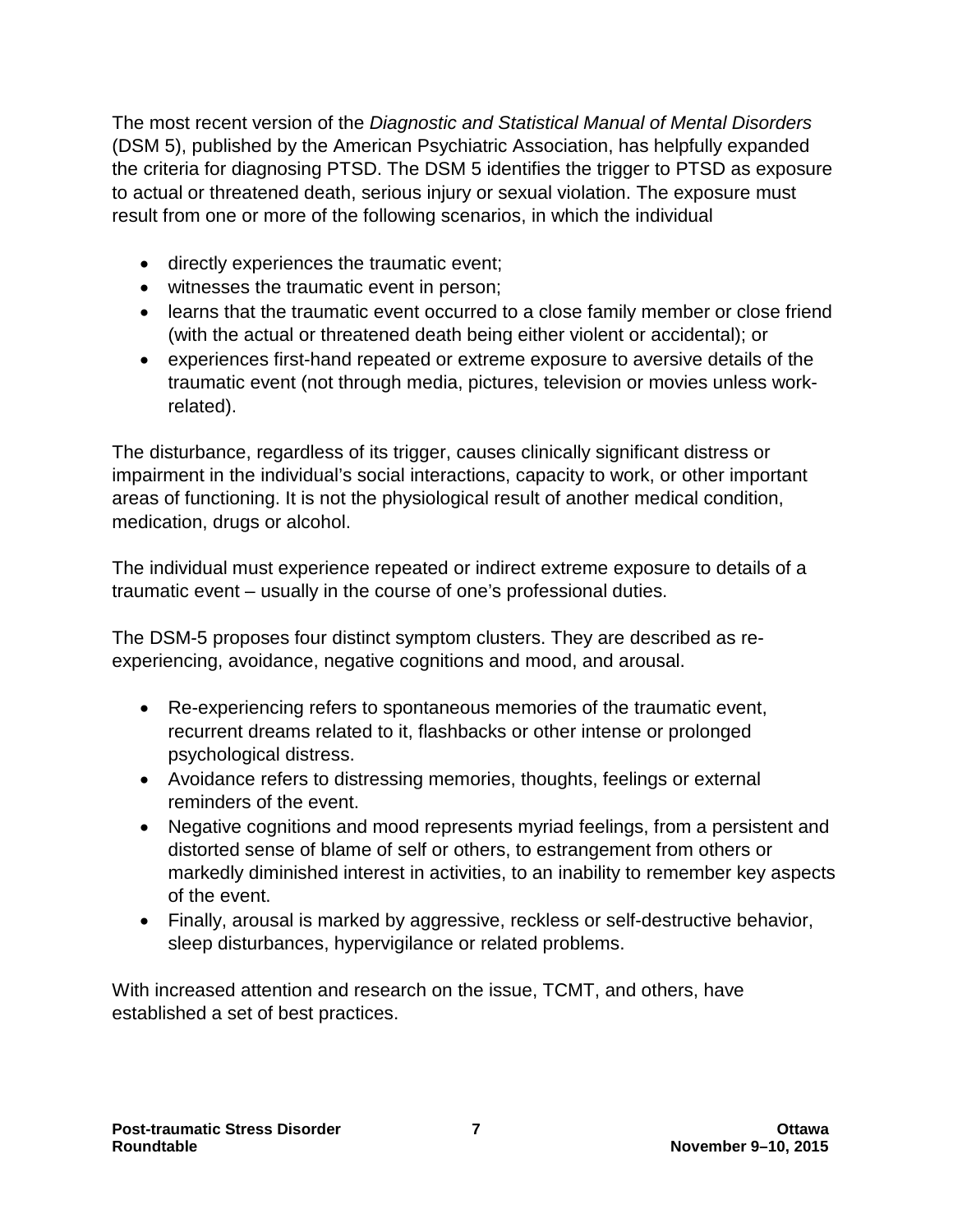The goals of crisis intervention for any organizations should be to

- 1. protect our colleagues from any other trauma or additional stress
- 2. give our colleagues a sense of hope

Workplaces need to implement

- an anti-stigma campaign
- education in the workplace
- peer support
- a process where employers engage with employee assistance program to evaluate and improve upon the supports they offer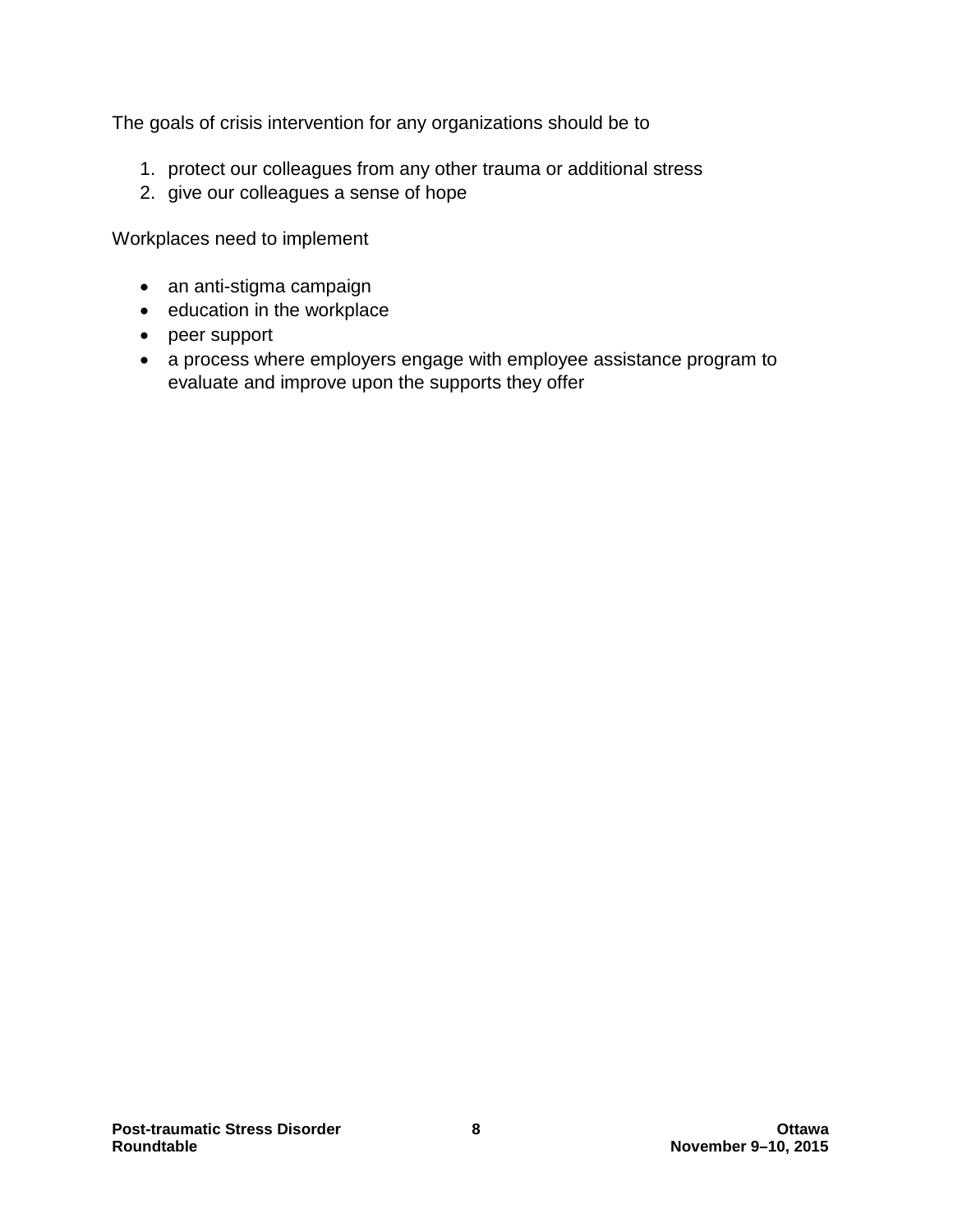## **THE LEGISLATIVE FRAMEWORK**

### **SPEAKERS: LEN BUSH, NATIONAL REPRESENTATIVE, NUPGE KRISTA SMITH, SAFETY, HEALTH & ENVIRONMENT, MGEU/NUPGE**

There is considerable variation among the provinces with regard to how Workers' Compensation treats workers who have PTSD. There are considerable differences on whether a single traumatic incident is the sole compensable criteria or whether it must be exposure to multiple traumatic events. Similarly, provinces differ on whether only first responders (from a limited list of occupations) are eligible, or if compensation and support is available to everyone.

Len Bush provided a snapshot of each province's legislation or policies regarding PTSD and a general discussion of regional practices. This provided participants an opportunity to see what would constitute better legislation and practices in their jurisdiction.

It is interesting that a number of provinces explicitly exclude changes in the workplace as a stressor that can lead to mental injury.

One of the best approaches to supporting workers with PTSD is referred to as presumption and is, most notably, the case in Alberta. In 2012, amendments to Alberta's *Workers' Compensation Act* somewhat relaxed the eligibility criteria for mental stress claims, in particular for PTSD, for the province's emergency service workers.

Currently, in Alberta, it is assumed that the PTSD claims of emergency medical technicians, firefighters, peace officers and police officers are a result of their exposure to traumatic event(s) that arise as a result of their employment. The claim can be subject to challenge by the employer.

In Alberta, the presumptive approach initially led to an increase in the number of first responders claiming PTSD. Interestingly, it appears that the presumptive approach has prompted employers to adopt better practices to respond to PTSD and, as a result, they are starting to see a decline in claims.

There is legislation in Ontario that promises to significantly improve the ability of first responders to claim PTSD; however, it remains stalled in the legislature despite all-party support. It is hoped that this legislation will be adopted in the near future.

On the legislative front, Manitoba, is in the process of adopting what many see as the most worker-friendly PTSD legislation in Canada. Krista Smith provided some background on how the province's labour movement pushed for the legislation and what is contained in the Act.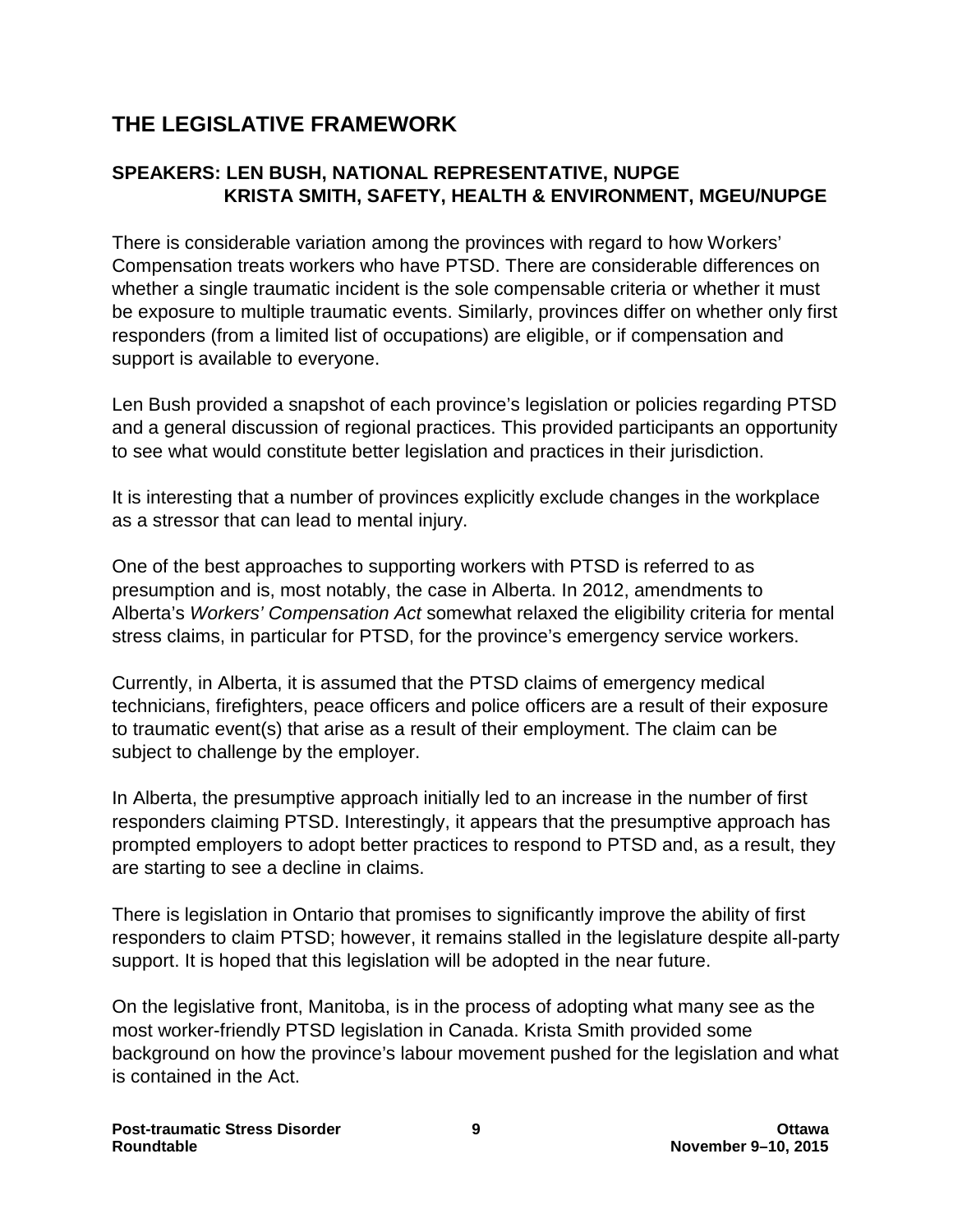In 2015, the province introduced The Worker's Compensation Amendment Act of Manitoba — Bill 35 — which will be Manitoba's legislation covering PTSD. This follows on almost ten years of work by the MGEU/NUPGE responding to problems with the manner in which the WCB of MB was adjudicating claims for psychological injuries.

In the past, there was a different adjudicative standard used for mental injuries. Workers had to meet a higher burden of proof when it came to psychological injuries versus physical injuries. This resulted in a lengthy process to claim mental injury. It also meant a longer appeal procedure, which frequently had an adverse effect on the member.

Despite the MGEU/NUPGE's repeated success with PTSD claims being accepted before the Appeal Commission, the Workers Compensation Board (WCB) still contended there was nothing wrong with their system. Indeed, the WCB seemed unmoved or uninterested in court or appeal board decisions across the country.

In November 2012, a policy on the "Adjudication of Psychological Injuries" was passed by the WCB Board of Directors, supposedly as a way to address the MGEU/NUPGE's concerns.

However, following challenges by the union, the Appeal Commission while responding to a specific case of PTSD ruled that the policy was in conflict with the Act. This led to the MGEU/NUPGE pushing the WCB to rescind the policy. The WCB instead set aside the decision of the Appeal Commission and sent the claim back to the WCB Review Office.

Meanwhile, the union approached the Minister responsible for the Workers Compensation Act and requested changes to the Act to address the issue of psychological injuries. Under the Minister's direction, a stakeholder review of the Act was conducted.

During the stakeholder review the MGEU/NUPGE argued that the legislation should be applicable for all workers, not just first responders, and for all types of psychological injuries, not just PTSD. This has been ultimately reflected in the amendment to the Act.

In a nutshell, the new amendment to the Act is applicable to all workers covered by the *Worker's Compensation Act*. Furthermore,

- PTSD is considered an occupational illness unless the contrary can be proven by the WCB.
- PTSD can be caused by a single event or a series of events.
- PTSD can be diagnosed by a physician or a psychologist.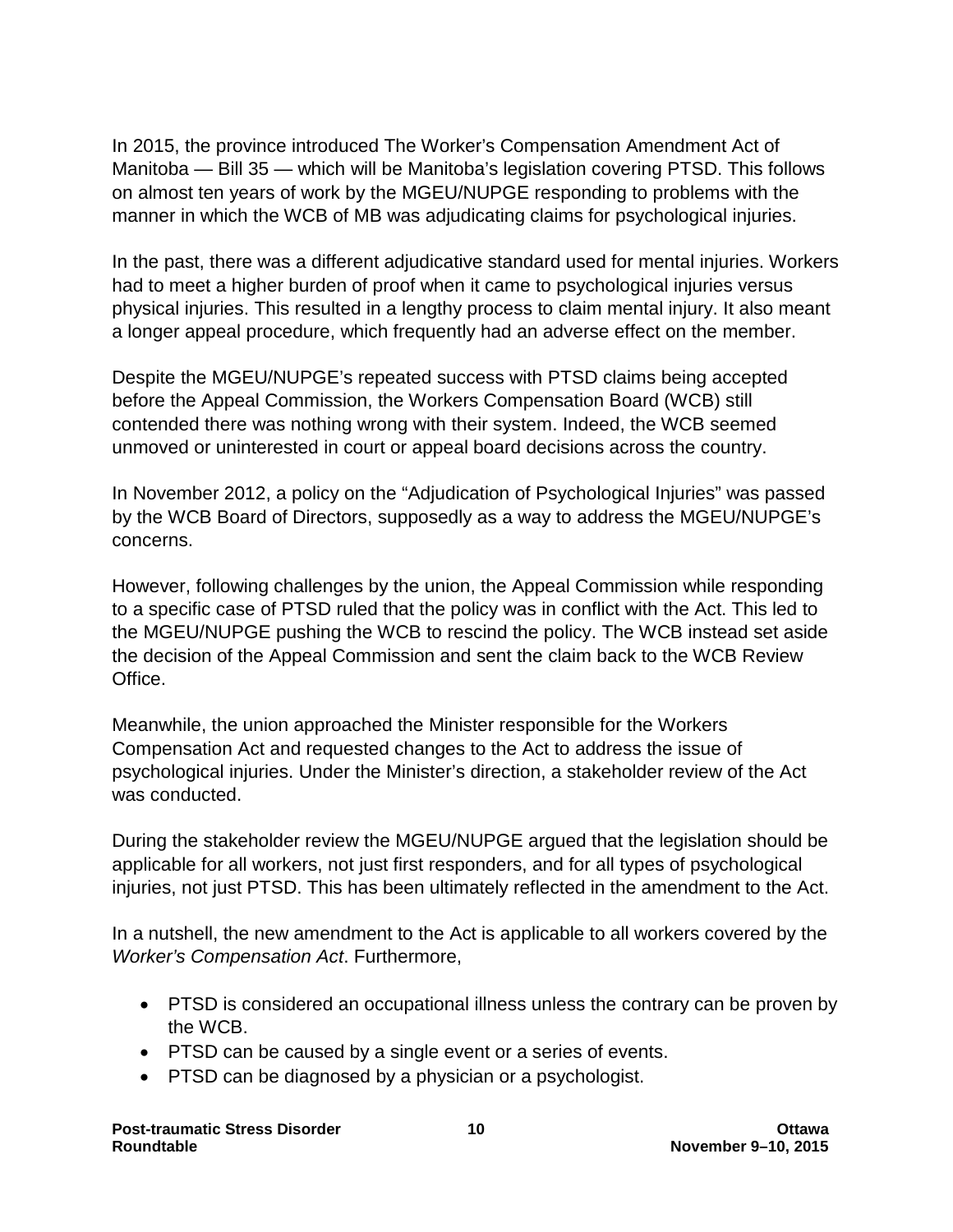• If the cause of the PTSD, as outlined in the DSM 5, is a workplace related one, the PTSD is presumed to be an occupational illness.

While this is a positive outcome, there remains work to be done. The new legislation takes effect on January 1, 2016.

The policy supporting the legislative amendment has yet to be developed. Given the WCB's resistance to change in the past, the MGEU/NUPGE believe that they will need to continue to closely monitor the process. Also, the new amendment covers only PTSD and does not address other workplace mental injuries.

Also, WCB has recently developed a new "practice" of accepting the PTSD-related event as an accident, but then disallowing time loss or medical aid benefits.

### **HEALTH AND SAFETY APPROACHES**

### **SPEAKERS: RAY GELDREICH, HEALTH AND SAFETY ADVISOR, HSAA/NUPGE TERRI AVERSA, SENIOR HEALTH AND SAFETY OFFICER, OPSEU/NUPGE**

Legislation is but one aspect of responding to mental injuries and PTSD in the workplace. Another is the ongoing occupational health and safety work that is done by unions. Indeed, joint occupational health and safety (OH&S) committees likely provide the best forum for addressing many forms of occupationally related mental injuries.

A number of recent developments have significantly increased the standard of what is reasonable and practical around bullying and harassment in the workplace. The changes to the DSM 5 were previously discussed.

Another significant change in Canada is the introduction of the National Standard for Psychological Health and Safety in the Workplace . This is a voluntary standard that is intended to provide systematic guidelines to employers to enable them to foster psychologically safe and healthy work environments for their employees.

Ray Geldreich (HSAA/NUPGE) and Terri Aversa (OPSEU/NUPGE) reviewed two approaches that NUPGE Components have adopted to create psychologically safe and healthy workplaces. In the case of HSAA/NUPGE, they utilize the tools developed in the Guarding Minds at Work project. In Ontario, OPSEU/NUPGE worked with a number of other groups to create the Mental Injury Tool for use in workplaces.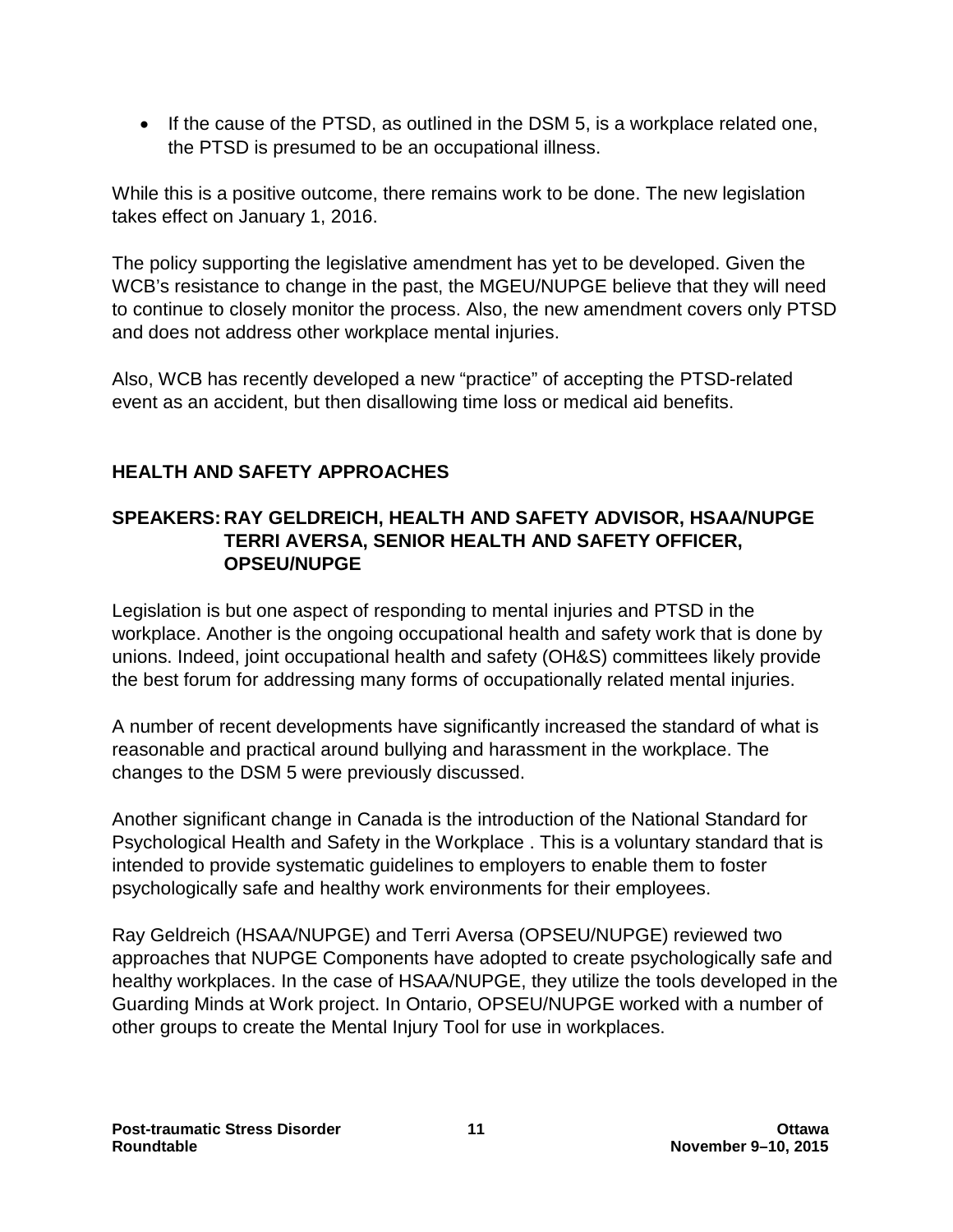Ray walked through the Guarding Minds at Work (GM@W) approach and its tools and discussed its implementation in Alberta. He explained that the GM@W starts with the assumption that there exists a finite number of workplace factors that play a role in the mental or psychological health, both positively and negatively, of a given worksite.

GM@W is one strategy used to identify these factors with the goal of strengthening those that promote positive mental health in the workplace and reducing those that adversely affect a worker's psychological well-being.

Otherwise stated, GM@W is a method for addressing and supporting certain basic human needs at work so that their lack of fulfilment does not end up presenting risks to mental health.

Ray provided an overview of the various GM@W tools and discussed the program's training process. He explained that any tool used will have strengths and weaknesses. The goal is to continually improve and update the tools used in order to better meet members' needs.

One of the advantages of the tools is that employers have been less resistant to using them in the workplace. This can allow the union to reach members that it might not otherwise due to employer resistance. However, the potential weakness is that the tools will present workplace issues in a manner that is more employer friendly.

Another advantage of the tools is that they have a large body of data that allows for a comparison of the results from a workplace survey with a broad number of other worksites. They help generate good baseline data on workplace factors, which then allows OH&S committees to evaluate the effectiveness of various interventions.

David Durning, staff with HSABC/NUPGE, mentioned that they were using the GM@W tools in British Columbia. The union sent the survey all members around the province and received a good response. The surveys returned well reflected the demographics of the membership.

The intention was to give a general baseline across the province. The data pointed to those worksites and factors that needed close attention. Most worrisome is that the data indicated a lot of problem areas where members where working in some psychologically unsafe worksites. HSABC's work is continuing and they are working closely with three consultant psychologists from Simon Fraser University.

Terri Aversa explained that Ontario's Mental Injury Toolkit was developed as a result of many of the same issues that led to the GM@W tool.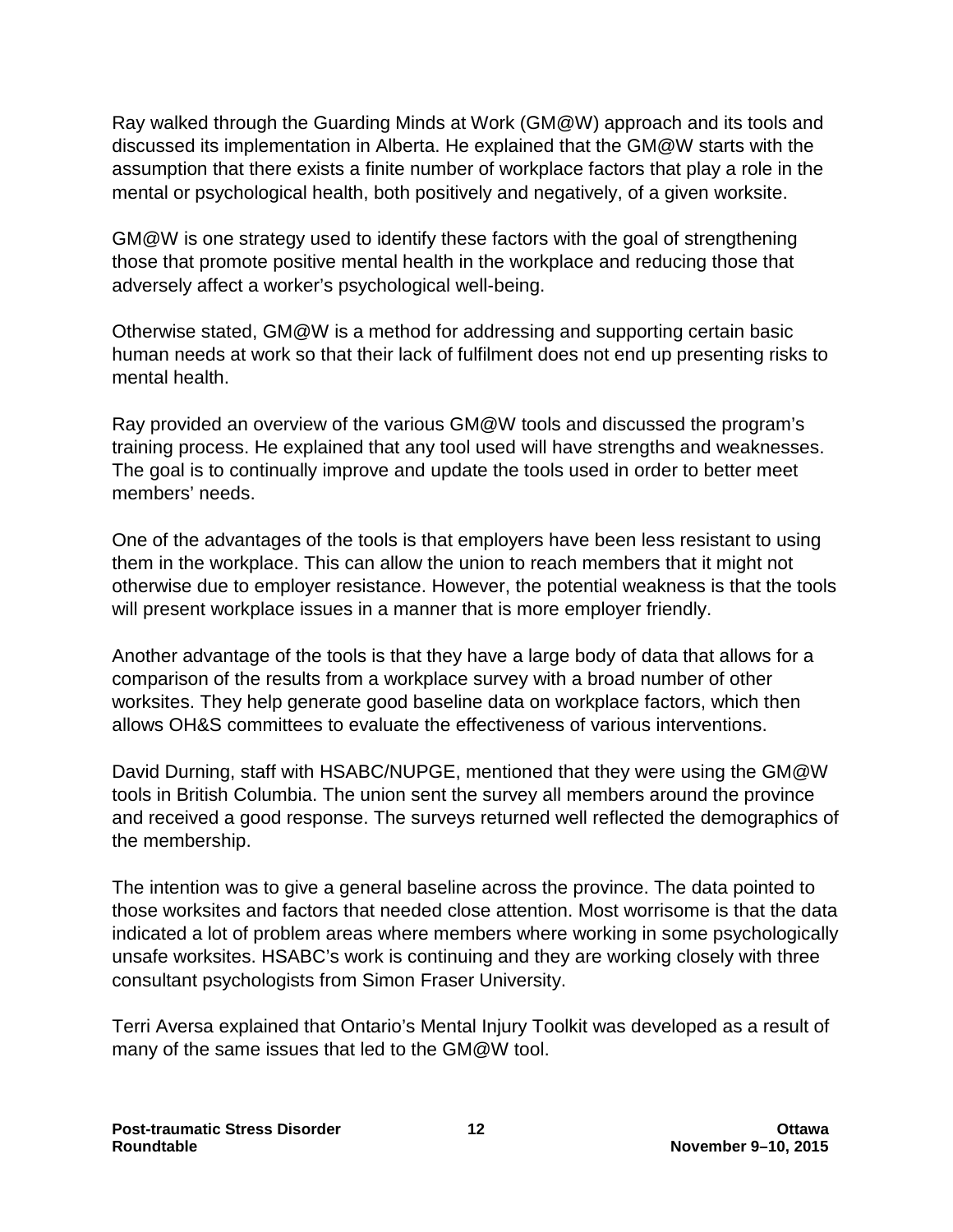The toolkit project started in 2009 when a group of unions joined with the Occupational Health Clinics for Ontario Workers (OHCOW), University of Waterloo researchers, and representatives from the Office of the Worker Adviser (OWA), and the Workers Health and Safety Centre (WHSC) to look at addressing workplace psychological health and safety issues. The goal of the "Mental Injury Tool" (MIT) Group was to develop tools and resources to help workers deal with these "non-traditional" occupational hazards.

The toolkit was created *for workers by workers*. The concern is that many workers, in particular many first responders, worry about completing a psychological health and safety questionnaire that is sponsored by the employer or an outside party. It is thought that keeping the research and data within the union provides for better response rates and more accurate data.

Terri noted that the Mental Injury Toolkit relied on much of the research and resources contained in the 2010 report by the Canadian Mental Health Commission, written by Dr. Martin Shain, called *Tracking the Perfect Legal Storm*.

The report was responding to legal developments that made it clear that employers have some responsibilities for creating and maintaining a psychologically safe workplace for employees. Shain's work was launched in advance of the voluntary standard for employers.

These tools are not intended as clinical diagnostic tools. They are designed to identify problems that may exist within the workplace and provide possible avenues to address them.

OPSEU/NUPGE uses the COPSOQ II (Copenhagen Psychosocial Questionnaire) as a survey tool to assess a workplace. There are a couple of issues to address before and after a survey of the members on workplace psychological factors. The process should only be embarked upon if there is a sincere commitment (at all levels) to follow-up action based on what is discovered.

Terri reviewed the steps necessary to conduct a significant and useful survey of the membership. She cautioned that survey results should be seen as a tool for dialogue and development — not as a "report card."

OPSEU/NUPGE has circulated the survey in 55 bargaining units and has received back a total of over 2,200 completed surveys (pilot survey in the spring 2012, full launch in spring 2013). The survey was then distributed in 6 additional bargaining units and there were over 200 completed surveys.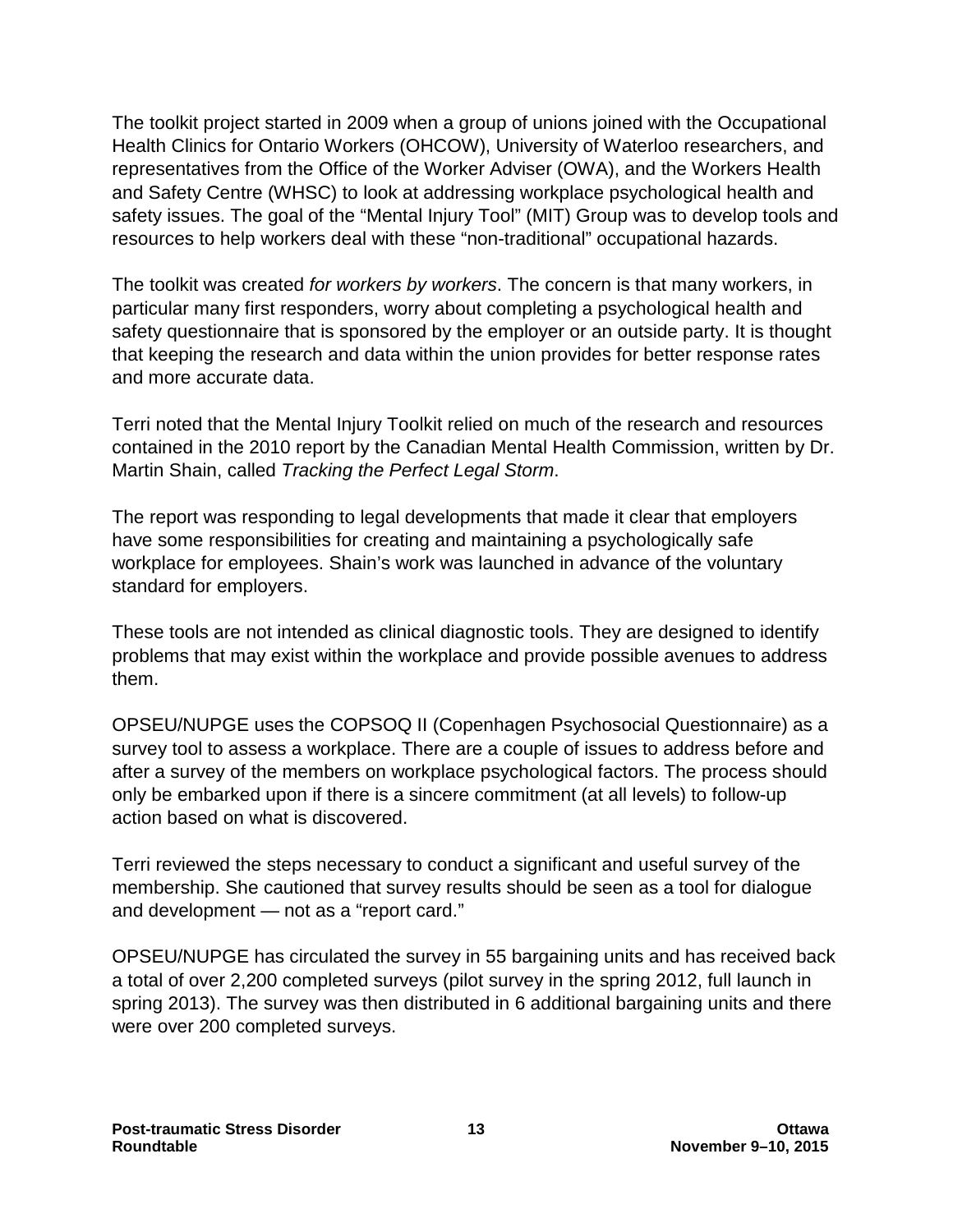A couple of these were "spontaneous units," where a member obtained a copy of the survey and then copied and distributed it among their members and came to OPSEU/NUPGE for help with the analysis.

There are about another 6 bargaining units in the organizational stage right now.

One example of how COPSOQ II was used is an intervention in Community Nursing. Workers from a community nursing organization used it to identify the top three workplace factors that were statistically shown to be affecting their self-reported health. Then the members (with the assistance of their union and the Joint Health and Safety Committee) collaborated with the employer to

- reduce emotional demands
- address workplace demands
- reduce workplace bullying

In the end, the organization of work was changed to better meet the workers' workload and the travel and operational demands placed on them. Furthermore, the employer appears to have adopted a collaborative and supportive management style.

Terri argued that the collective agreement should be seen as a health and safety document. Collective agreements set out the terms and conditions of work and usually contain provisions around

- vacation time and other time off
- staffing levels and replacement
- sick leave and other leaves
- health and safety protections, including issues like workplace ergonomics
- human rights language
- workload

Activists can frequently use language in the collective agreement to identify and address psychosocial factors at work. The contract also sets out various workplace committees including those regarding health and safety.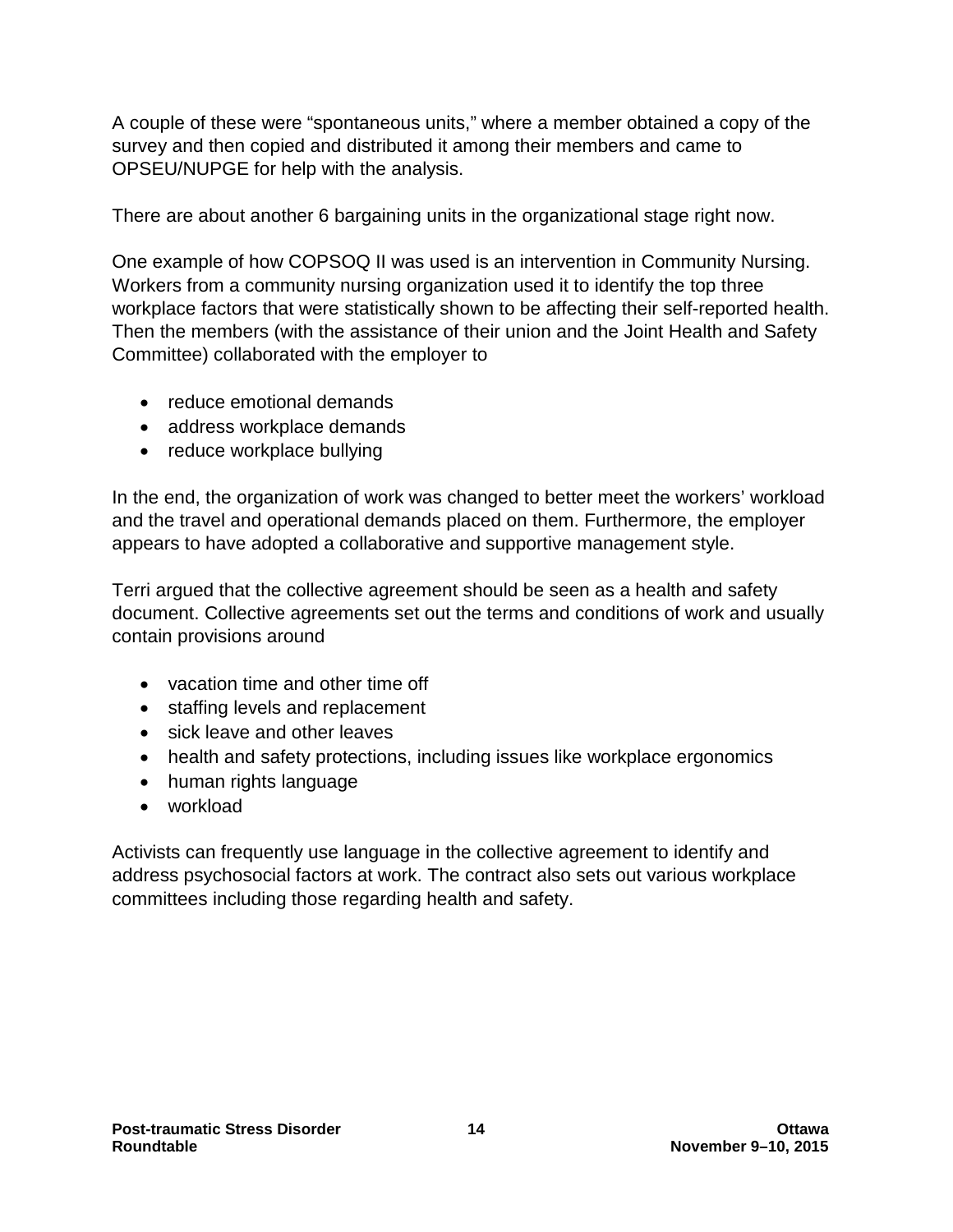#### **MOVING FORWARD**

### **SPEAKER: JAMES CLANCY, NATIONAL PRESIDENT, NUPGE**

The National Union's intention when it organized the roundtable was to bring people together to discuss current provincial legislation regarding PTSD and to start exploring best practices that are in place across the country. The goal was to start a process where Components were learning from each other and implementing what they were learning to benefit our members.

When developing the agenda, NUPGE had considerable discussion about the scope of who should attend. While first responders experience PTSD at a rate disproportionate to that of other workers—and have played a leading role in having the disorder recognized—there is growing recognition that it affects a wide number of the people we represent. Furthermore, very little attention is paid to those workers who develop PTSD and are not first responders.

Again, this is not downplaying the fact that the incidence of PTSD among first responders is at a crisis level. It is about working to best support all workers who have a mental injury as a result of a traumatic workplace event.

The National Union recognizes the importance that education within the union will play in implementing measures that will prevent workers developing PTSD or other mental injury at work. It is particularly important that work is done in our workplaces to combat the stigma still associated with mental health problems.

It is equally important that the union works to educate the public about the issue and create greater awareness among the families, friends, and neighbours of our members.

The educational component of our response will involve more traditional teaching methods, as well as the involvement of Occupational Health and Safety committees in the workplaces. It will also require further research, with the intention of using that research to implement best practices across the country.

Efforts to address mental injury will involve engagement on three fronts: at the bargaining table, in OH&S committees, and in the legislature.

At the bargaining tables—gains made in one Component can be used by others to make progress in their jurisdiction. As has been said, the collective agreement has a significant role in protecting the health of our members.